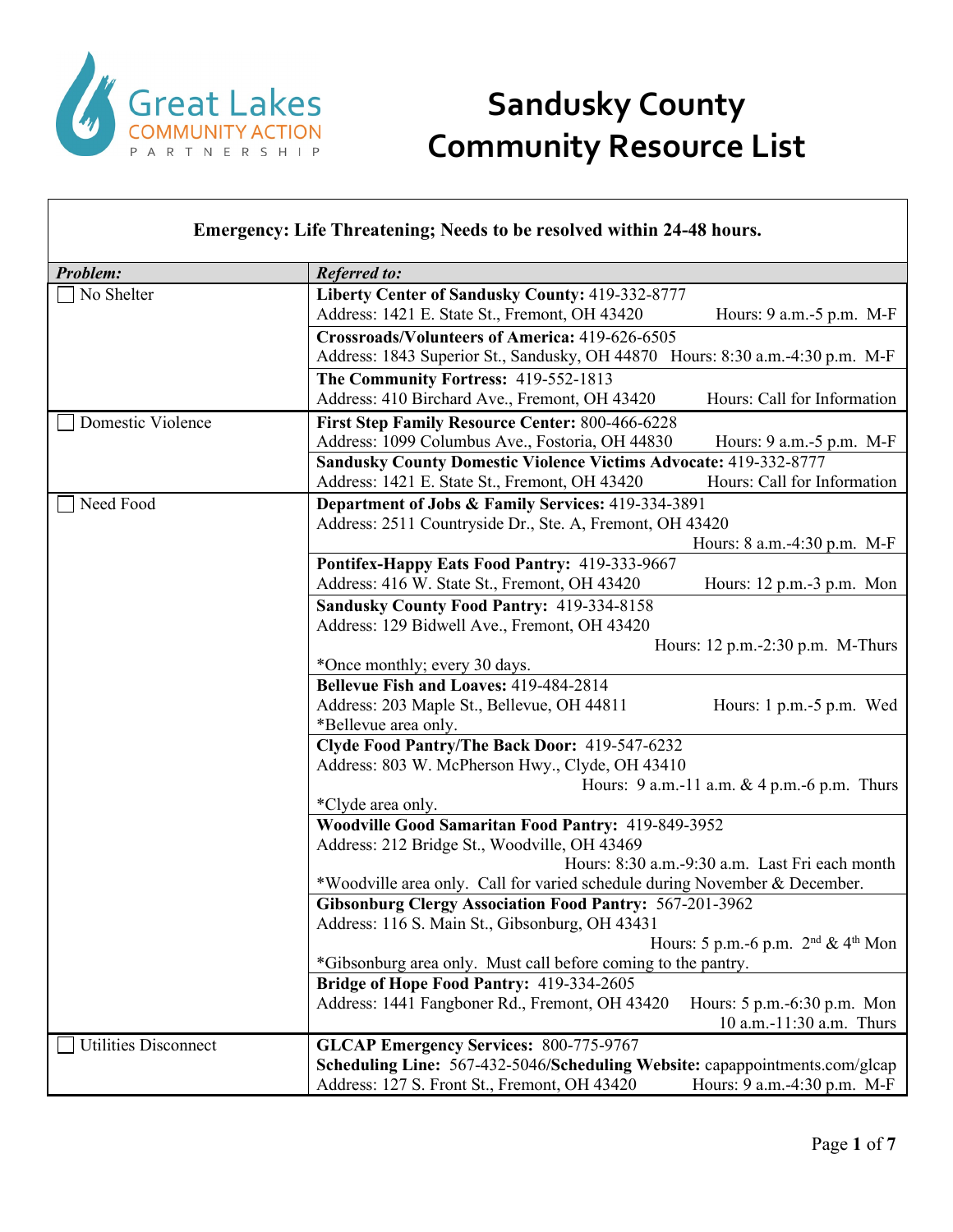

| Need Prescriptions                  | Share & Care of Sandusky County/Salvation Army: 419-334-2832    |                                             |
|-------------------------------------|-----------------------------------------------------------------|---------------------------------------------|
|                                     | Address: 129 Bidwell Ave., Fremont, OH 43420                    | Hours: 10 a.m.-3:00 p.m. Tues               |
|                                     |                                                                 | 10 a.m.-7 p.m. Thurs                        |
|                                     |                                                                 | 10 a.m.-3 p.m. 1st & 3rd Sat of every month |
|                                     |                                                                 |                                             |
|                                     | Intermediate: In Crisis; Needs to be resolved within 7-14 days. |                                             |
| Need:                               | <b>Referred to:</b>                                             |                                             |
| <b>Homeless Prevention</b>          | GLCAP: 419-333-4006                                             |                                             |
|                                     | Address: 127 S. Front St., Fremont, OH 43420                    | Hours: 9 a.m.-4:30 p.m. M-F                 |
| Rapid Rehousing                     | GLCAP: 419-333-4006                                             |                                             |
|                                     | Address: 127 S. Front St., Fremont, OH 43420                    | Hours: 9 a.m.-4:30 p.m. M-F                 |
| Disabled Supportive Housing         | GLCAP: 419-333-4006                                             |                                             |
|                                     | Address: 127 S. Front St., Fremont, OH 43420                    | Hours: 9 a.m.-4:30 p.m. M-F                 |
| <b>Emergency Housing Assistance</b> | <b>Great Lakes Community Action Partnership: 800-775-9767</b>   |                                             |
|                                     | Address: 127 S. Front St., Fremont, OH 43420                    | Hours: 8 a.m.-5 p.m. M-F                    |
| Eye Glass Repair                    | Sandusky County Public Health: 419-334-6377                     |                                             |
|                                     | Address: 2000 Countryside Dr., Fremont, OH 43420                | Hours: 8 a.m.-4:30 p.m. M-F                 |
|                                     |                                                                 |                                             |
|                                     | Transitional: Vulnerable; Needs to be resolved within 30 days.  |                                             |
| Request:                            | <b>Referred to:</b>                                             |                                             |
| <b>Employment Services</b>          | OhioMeansJobs-Sandusky County: 419-332-2169                     |                                             |
|                                     | Address: 2511 Countryside Dr., Ste. A, Fremont, OH 43420        |                                             |
|                                     |                                                                 | Hours: 8 a.m.-4:30 p.m. M-F                 |
|                                     | <b>GLCAP Employment/Training: 800-775-9767</b>                  |                                             |
|                                     | Address: 127 S. Front St., Fremont, OH 43420                    | Hours: 9 a.m.-4:30 p.m. M-F                 |
| Preschool/Child Care Options        | <b>GLCAP Child Development: 800-775-9767</b>                    |                                             |
|                                     | Address: 127 S. Front St., Fremont, OH 43420                    | Hours: 9 a.m.-4:30 p.m. M-F                 |
|                                     | Child Care Resource Center: 1-800-526-5268                      |                                             |
|                                     | Address: 5350 Oberlin Ave., Lorain, OH 44053                    | Hours: 8 a.m. - 5 p.m. M-F                  |
| Health Insurance Options            | Department of Jobs & Family Services: 419-334-3891              |                                             |
|                                     | Address: 2511 Countryside Dr., Ste. A, Fremont, OH 43420        |                                             |
| Income Enrichment                   | Department of Jobs & Family Services: 419-334-3891              | Hours: 8 a.m. -4:30 p.m. M-F                |
|                                     | Address: 2511 Countryside Dr., Ste. A, Fremont, OH 43420        |                                             |
|                                     |                                                                 | Hours: 8 a.m.-4:30 p.m. M-F                 |
| <b>Transportation Services</b>      | TRIPS Public Transportation: 419-332-8091 or 800-750-0750       |                                             |
|                                     | Address: 2317 Countryside Dr., Fremont, OH 43420                | Hours: 5 a.m.-7 p.m. M-F                    |
|                                     |                                                                 | 5 a.m.-12 p.m. Sat                          |
| Legal Services                      |                                                                 |                                             |
|                                     | Legal Aid of Western Ohio: 877-894-4599                         |                                             |
|                                     | Address: 1800 N. Blanchard St., Findlay, OH 45840               | Hours: $9$ a.m. $-2$ p.m. M-F               |
| Telephone Service                   | Ameritech USA Plan: 888-256-5378                                | Hours: Call for Information                 |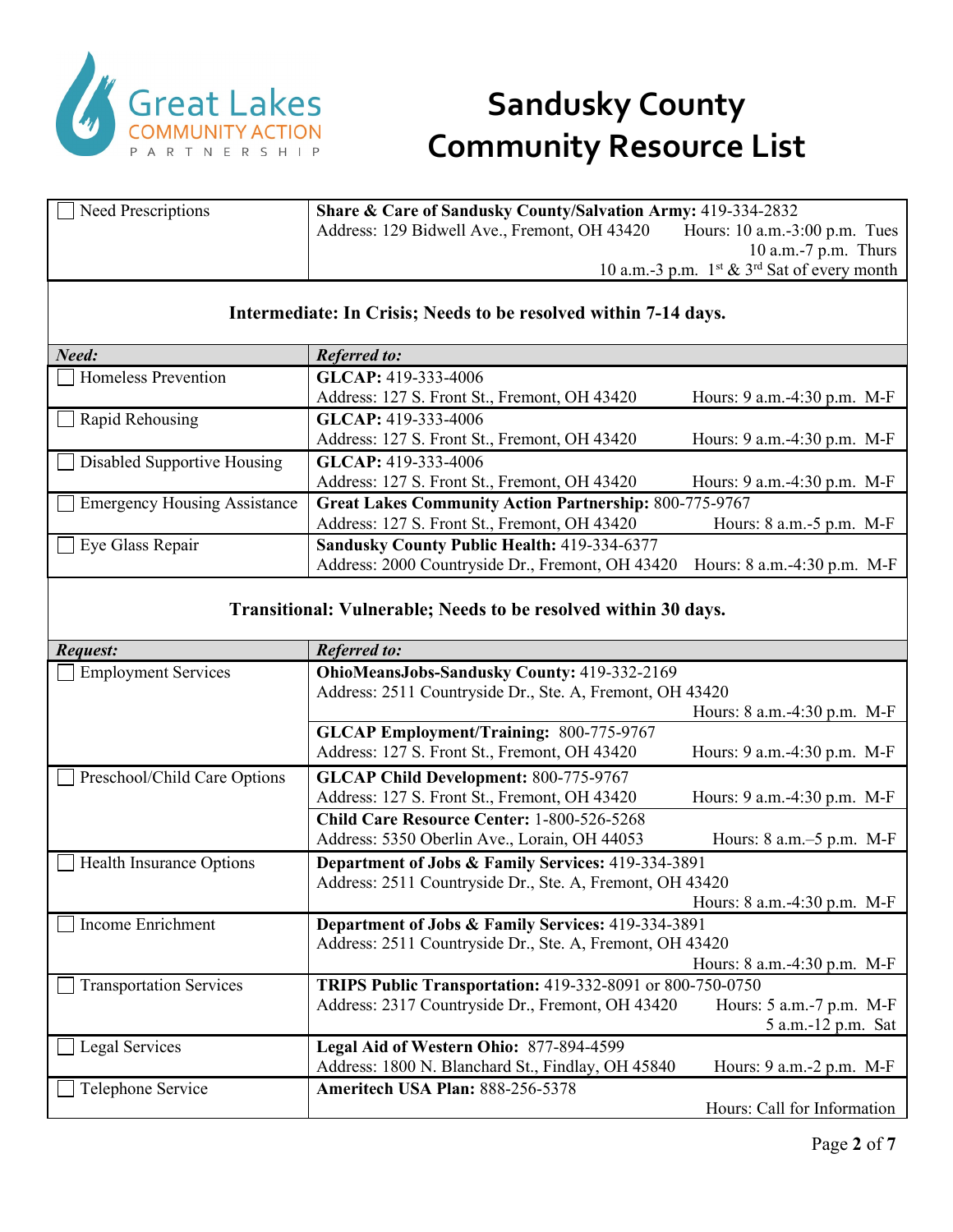

|                                 | Verizon Lifeline: 800-483-1807                                                  |
|---------------------------------|---------------------------------------------------------------------------------|
|                                 | Hours: Call for Information                                                     |
| Physician &/or Dentist Options  | <b>Community Health Services: 419-334-3869</b>                                  |
|                                 | Address: 2221 Hayes Ave., Fremont, OH 43420<br>Hours: 7:30 a.m.-7 p.m. Mon      |
|                                 | 8:30 a.m.-5 p.m. Tues/Wed/Thurs                                                 |
|                                 | 8:30 a.m.-1 p.m. Fri                                                            |
| Mental Health Treatment         | <b>Community Health Services: 419-334-3869</b>                                  |
| Options                         | Address: 2221 Hayes Ave., Fremont, OH 43420<br>Hours: 7:30 a.m.-7 p.m. Mon      |
|                                 | 8:30 a.m.-5 p.m. Tues/Wed/Thurs                                                 |
|                                 | 8:30 a.m.-1 p.m. Fri                                                            |
|                                 | Lutheran Social Services: 419-334-3431                                          |
|                                 | Address: 512 E. State St., #4259, Fremont, OH 43420<br>Hours: 9 a.m.-5 p.m. M-F |
|                                 | Firelands Counseling: 419-332-5524<br><b>CRISIS HOTLINE: 1-800-826-1306</b>     |
|                                 | Address: 675 Bartson Rd., Fremont, OH 43420<br>Hours: 8 a.m.-5 p.m. M-F         |
| Alcohol/Drug Treatment          | Lutheran Social Services 419-334-3431                                           |
| Options                         | Hours: 9 a.m.-5 p.m. M-F<br>Address: 512 E. State St., #4259, Fremont, OH 43420 |
|                                 | Firelands Counseling: 419-332-5524 CRIS HOTLINE: 1-800-826-1306                 |
|                                 | Address: 675 Bartson Rd., Fremont, OH 43420<br>Hours: 8 a.m.-5 p.m. M-F         |
|                                 | Oriana House (NOBARS): 567-280-4023                                             |
|                                 | Address: 103 S. Front St., Fremont, OH 43420<br>Hours: 8 a.m.-5 p.m. M-F        |
|                                 | Oriana House (Fremont Office): 567-280-4023                                     |
|                                 | Address: 101 S. Front St., Fremont, OH 43420<br>Hours: 8 a.m. - 5 p.m. M-F      |
|                                 | <b>Oriana House (Rigel Recovery Services): 567-280-4037</b>                     |
|                                 | Address: 223 W. Main St., Woodville, OH 43469<br>Hours: 8 a.m.-5 p.m. M-F       |
| Nutrition Information: Children | Women Infants & Children (WIC): 419-334-6363                                    |
| 5 and Under and Pregnant Women  | Address: 2000 Countryside Dr., Fremont, OH 43420                                |
|                                 | Hours: 8 a.m.-4:30 p.m. Mon/Tues/Wed                                            |
|                                 | 8 a.m.-6 p.m. Thurs                                                             |
|                                 | 8 a.m.-2 p.m. Fri                                                               |

#### **General: Interest; Application to be completed within 60-90 days.**

| Request:                         | <b>Referred to:</b>                                                 |                               |
|----------------------------------|---------------------------------------------------------------------|-------------------------------|
| $\Box$ Housing Assistance – Long | <b>Sandusky County Metropolitan Housing Authority: 419-334-4426</b> |                               |
| Term                             | Address: 1358 Mosser Dr., Fremont, OH 43420                         |                               |
|                                  | Hours: 8 a.m.-12:15 p.m. & 1 p.m.-4:30 p.m. Mon/Tues/Thurs          |                               |
|                                  |                                                                     | By Appointment Wed/Fri        |
| Home Repair/Weatherization       | <b>GLCAP Housing &amp; Energy Department: 800-775-9767</b>          |                               |
|                                  | Address: 127 S. Front St., Fremont, OH 43420                        | Hours: 8 a.m.-5 p.m. M-F      |
| Home Energy Conservation         | <b>Great Lakes Community Action Partnership: 800-775-9767</b>       |                               |
|                                  | Address: 127 S. Front St., Fremont, OH 43420                        | Hours: $8$ a.m.- $5$ p.m. M-F |
| Home Purchase Planning           | <b>GLCAP First Time Home Buyers Program: 800-775-9767</b>           |                               |
|                                  | Address: 127 S. Front St., Fremont, OH 43420                        | Hours: 8 a.m.-5 p.m. M-F      |
| Housing Counseling               | <b>Great Lakes Community Action Partnership: 800-775-9767</b>       |                               |
|                                  | Address: 127 S. Front St., Fremont, OH 43420                        | Hours: $8$ a.m.- $5$ p.m. M-F |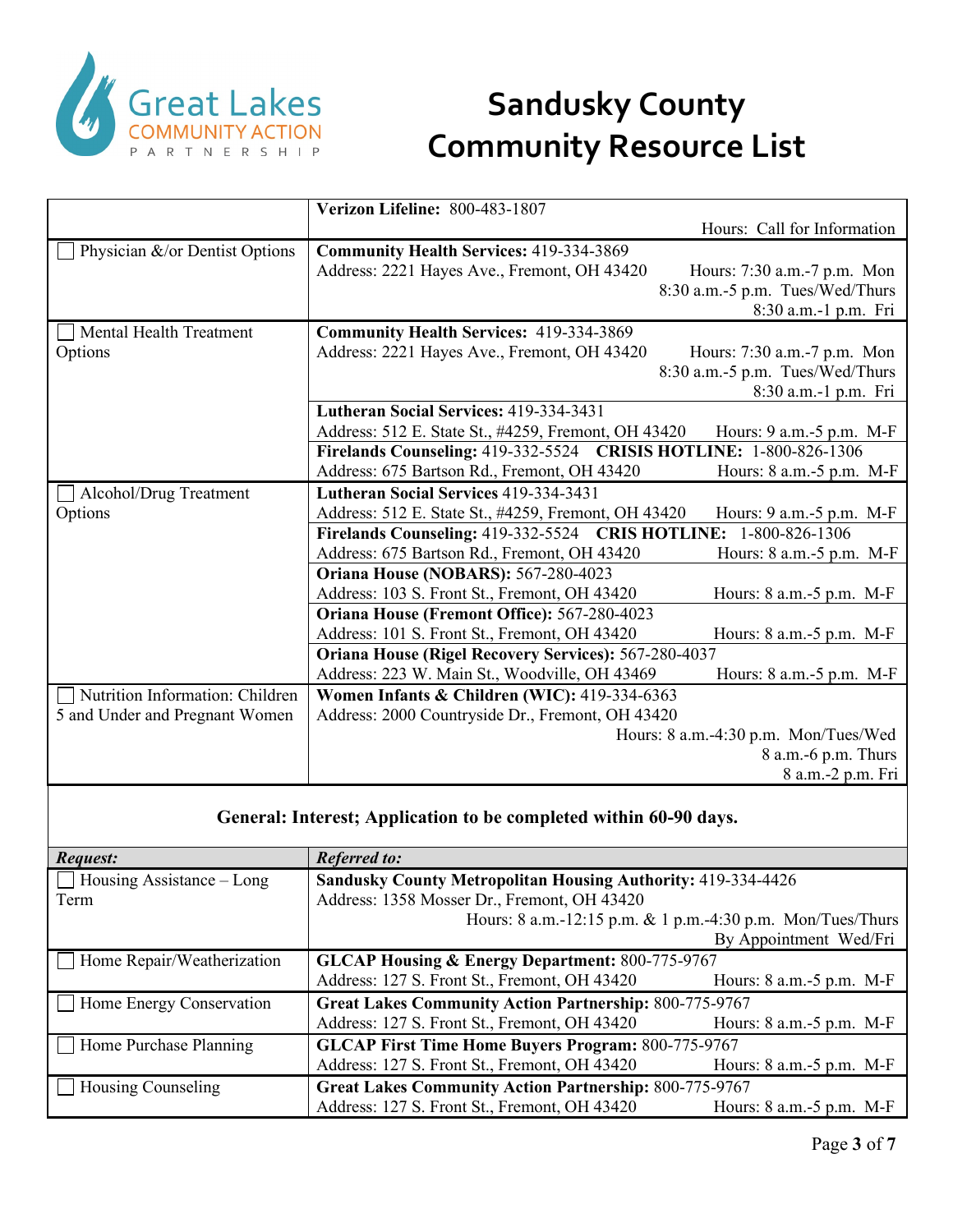

| Private Well Assistance         | <b>Great Lakes Community Action Partnership: 800-775-9767</b>                   |
|---------------------------------|---------------------------------------------------------------------------------|
|                                 | Address: 127 S. Front St., Fremont, OH 43420<br>Hours: 8 a.m. - 5 p.m. M-F      |
| <b>GED Classes</b>              | Vanguard-Sentinel Career & Technology Centers: 419-332-2626                     |
|                                 | Address: 1306 Cedar St., Fremont, OH 43420<br>Hours: 7:30 a.m.-4 p.m. M-F       |
| <b>Parenting Classes</b>        | GLCAP Child Development: 419-334-8511                                           |
|                                 | Address: 765 S. Buchanan St., Fremont, OH 43420<br>Hours: 8 a.m.-5 p.m. M-F     |
| <b>Family Planning Services</b> | Sandusky County Public Health: 419-334-6377                                     |
|                                 | Address: 2000 Countryside Dr., Fremont, OH 43420<br>Hours: 8 a.m.-4:30 p.m. M-F |
|                                 | Heartbeat Hope Medical: 419-334-9079                                            |
|                                 | Address: 1243 Napoleon St., Fremont, OH 43420                                   |
|                                 | Hours: 10 a.m.-3 p.m. Tues/Thurs                                                |
| Outstanding Bills / Debt        | <b>Consumer Credit Counseling: 419-531-2227</b>                                 |
| Services                        | Address: 457 S. Reynolds Rd., Toledo, OH 43615<br>Hours: 9 a.m.-5 p.m. M-F      |
|                                 | Apprisen: 800-355-2227                                                          |
|                                 | Address: 690 Taylor Rd., Ste. 150, Gahanna, OH 43230                            |
|                                 | Hours: 8 a.m.-7 p.m. M-Thurs                                                    |
|                                 | 8 a.m.-6 p.m. Fri                                                               |
|                                 | 10 a.m.-2 p.m. Sat                                                              |
| <b>Budgeting Education</b>      | <b>OSU Extension Office-Sandusky County: 419-334-6340</b>                       |
|                                 | Address: 2000 Countryside Dr., Ste. D, Fremont, OH 43420                        |
|                                 | Hours: By Appointment M-Thurs                                                   |
|                                 | <b>Consumer Credit Counseling 419-531-2227</b>                                  |
|                                 | Address: 457 S. Reynolds Rd., Toledo, OH 43615<br>Hours: $9$ a.m. $-5$ p.m. M-F |
|                                 | Apprisen: 800-355-2227<br>Address: 690 Taylor Rd., Ste. 150, Gahanna, OH 43230  |
|                                 | Hours: 8 a.m.-7 p.m. M-Thurs                                                    |
|                                 | 8 a.m.-6 p.m. Fri                                                               |
|                                 | 10 a.m.-2 p.m. Sat                                                              |
|                                 | <b>Great Lakes Community Action Partnership: 800-775-9767</b>                   |
|                                 | Address: 127 S. Front St., Fremont, OH 43420<br>Hours: 8 a.m. - 5 p.m. M-F      |
| Vocational/College Options      | Vanguard-Sentinel Career & Technology Centers: 419-332-2626                     |
|                                 | Address: 1306 Cedar St., Fremont, OH 43420<br>Hours: 7:30 a.m.-4 p.m. M-F       |
|                                 | Terra State Community College: 419-334-8400                                     |
|                                 | Address: 2830 Napoleon Rd., Fremont, OH 43420 Hours: 8 a.m.-7 p.m. Mon/Tues     |
|                                 | 8 a.m.-5 p.m. Wed/Thurs                                                         |
|                                 | 8 a.m.-4 p.m. Fri                                                               |
| Business Dev. Counseling        | GLCAP Community & Economic Development: 419-334-8911 or 800-775-9767            |
|                                 | Address: 219 S. Front St., Fremont, OH 43420<br>Hours: 9 a.m.-4:30 p.m. M-F     |
| Senior Services                 | GLCAP Senior Programs: 419-334-8181                                             |
|                                 | Address: 600 W. State St., Fremont, OH 43420<br>Hours: Call for Information     |
|                                 |                                                                                 |
|                                 |                                                                                 |
|                                 |                                                                                 |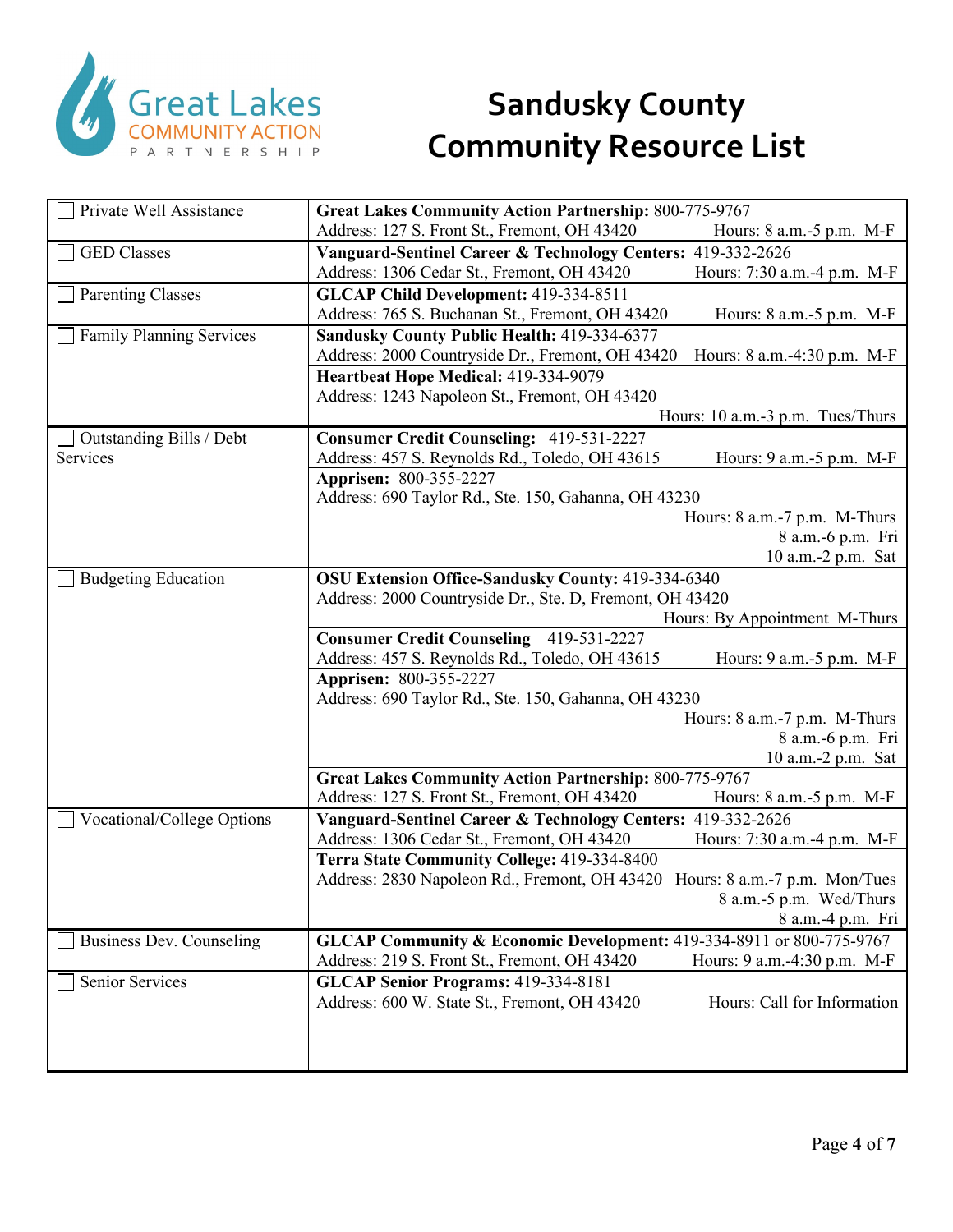

| Veteran Services          | <b>Sandusky County Veterans Service Office: 419-334-4421</b>                    |  |
|---------------------------|---------------------------------------------------------------------------------|--|
|                           | Address: 2511 Countryside Dr., Ste. B, Fremont, OH 43420                        |  |
|                           | Hours: $8$ a.m. $-$ 4:30 p.m. M-Thurs                                           |  |
|                           | 8 a.m.-12 p.m. Fri                                                              |  |
|                           | <b>Great Lakes Community Action Partnership: 800-775-9767</b>                   |  |
|                           | Address: 127 S. Front St., Fremont, OH 43420<br>Hours: $8$ a.m.- $5$ p.m. M-F   |  |
| Clothing                  | Share & Care of Sandusky County/Salvation Army: 419-334-2832                    |  |
|                           | Address: 129 Bidwell Ave., Fremont, OH 43420<br>Hours: 10 a.m.-3:00 p.m. Tues   |  |
|                           | 10 a.m.-7 p.m. Thurs                                                            |  |
|                           | 10 a.m.-3 p.m. $1^{st}$ & $3^{rd}$ Sat of every month                           |  |
|                           | Hayes Memorial United Methodist Church: 419-334-2605                            |  |
|                           | Address: 1441 Fangboner Rd., Fremont, OH 43420                                  |  |
|                           | Hours: 10 a.m.-2 p.m. Mon/Tues/Thurs                                            |  |
|                           | Pass It On Clothing Closet: 419-483-3071                                        |  |
|                           | Address: 203 Maple St., Ste. B, Bellevue, OH 44811                              |  |
|                           | Hours: 11 a.m.-5 p.m. Wed only                                                  |  |
| Child Support Enforcement | Sandusky County Child Support Enforcement Agency (CSEA): 419-334-2909           |  |
|                           | Address: 2511 Countryside Dr., Ste. A, Fremont, OH 43420                        |  |
|                           | Hours: 8 a.m. -4:30 p.m. M-F                                                    |  |
| Additional Information &  | First Call For Help/United Way of Sandusky Co: 419-334-2720 or 800-593-9444     |  |
| Referral                  | Address: 826 W. State St., Fremont, OH 43420<br>Hours: 8:30 a.m.-4:30 p.m. M-F  |  |
|                           | Area Office on Aging of Northwestern Ohio: 419-382-0624 (Senior Services)       |  |
|                           | Address: 2155 Arlington Ave., Toledo, OH 43609<br>Hours: 8:30 a.m. - 5 p.m. M-F |  |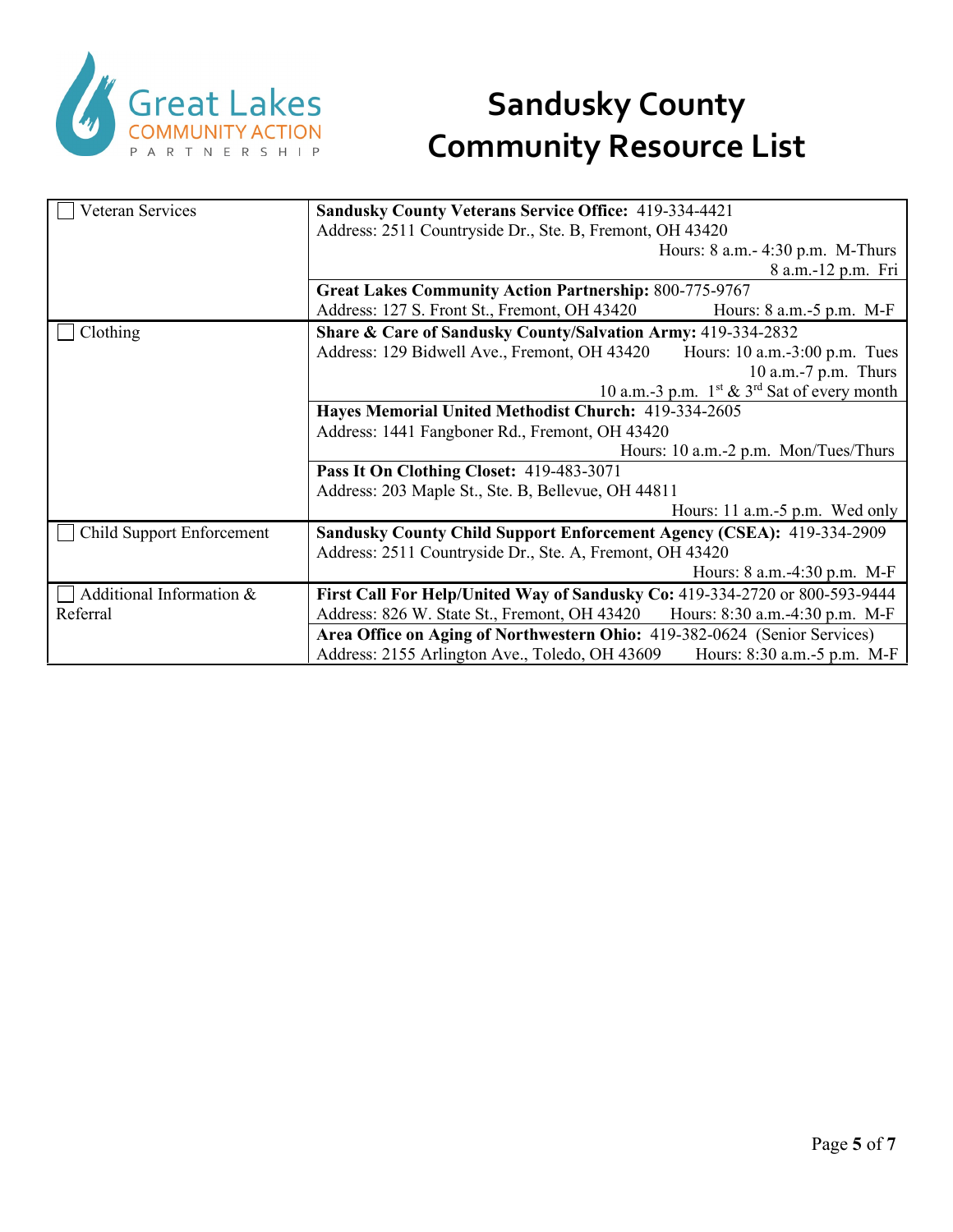

#### **FREE COMMUNITY MEALS**

| GLCAP Meals on Wheels: 419-334-8911                          | Fremont Soup Kitchen: 419-332-1558                      |
|--------------------------------------------------------------|---------------------------------------------------------|
| Address: 127 S. Front St., Fremont, OH 43420                 | Grace Lutheran Church                                   |
| Eligibility/Fees: Qualifying homebound seniors $60+$ yrs. of | Address: 705 W. State St., Fremont, OH 43420            |
| age.                                                         | Eligibility/Fees: NONE                                  |
| Hours: Call for Information                                  | Hours: 11:30 p.m. -12:30 p.m. Thurs                     |
|                                                              | * If Fremont City Schools are closed, there is no meal. |
| Pontifex-Disciples in Action Soup Kitchen: 419-333-9667      | <b>Soup Stop: 419-334-2638</b>                          |
| Address: 416 W. State St., Fremont, OH 43420                 | St Joseph Central Catholic Church                       |
| Eligibility/Fees: NONE                                       | Address: 709 Croghan St., Fremont, OH 43420             |
| Hours: 4:30 p.m.-5:30 p.m. Tues                              | Eligibility/Fees: NONE                                  |
| 11 a.m.-12 p.m. Fri                                          | Hours: 5 p.m.-6 p.m. 1st & 3rd Wed each month           |
| St Paul's Episcopal Church: 419-332-3032                     | First United Methodist Church of Clyde: 419-547-0734    |
| Address: 206 N. Park Ave., Fremont, OH 43420                 | Address: 510 W. Maple St., Clyde, OH 43410              |
| Eligibility/Fees: NONE                                       | Eligibility/Fees: NONE                                  |
| Hours: $5$ p.m. -6 p.m. $4th$ Sun of each month              | Hours: 5 p.m.-6 p.m. Last Wed of each month.            |
| * September through May only.                                |                                                         |
| Crossroads Outreach Center: 419-637-2159                     | <b>Hayes Memorial UMC: 419-334-2605</b>                 |
| Address: 200 E. Madison St., Gibsonburg, OH 43431            | Address: 1441 Fangboner Rd., Fremont, OH 43420          |
| Eligibility/Fees: NONE                                       | Eligibility/Fees: NONE                                  |
| Hours: 5:30 p.m.-6:30 p.m. Wed                               | Hours: Every Sun morning before church                  |
| *Gibsonburg area only.                                       |                                                         |
| <b>Sandusky County Share &amp; Care: 419-334-2832</b>        |                                                         |
| Address: 129 Bidwell Ave., Fremont, OH 43420                 |                                                         |
| Eligibility/Fees: NONE                                       |                                                         |
| Hours: $4:30$ p.m. Thurs                                     |                                                         |

#### **SCHOOL CLOTHES/SUPPLIES**

| Fremont City Schools: 419-332-6454<br>Address: 500 W. State St., Fremont, OH 43420<br>Eligibility/Fees: Must fill out an application. Must receive<br>free or reduced lunch and be enrolled in Fremont City | <b>Pontifex: 419-333-9667</b><br>Address: 416 W. State St., Fremont, OH 43420<br>Eligibility/Fees: NONE |
|-------------------------------------------------------------------------------------------------------------------------------------------------------------------------------------------------------------|---------------------------------------------------------------------------------------------------------|
| Schools.                                                                                                                                                                                                    |                                                                                                         |
| <b>Sandusky County Share and Care: 419-334-2832</b>                                                                                                                                                         | <b>First Call for Help/United Way of Sandusky County:</b>                                               |
| Address: 129 Bidwell Ave., Fremont, OH 43420                                                                                                                                                                | 419-334-9792                                                                                            |
| Eligibility/Fees: NONE                                                                                                                                                                                      | Address: 826 W. State St., Fremont, OH 43420                                                            |
| Hours: $10$ a.m.- $3:00$ p.m. Tues                                                                                                                                                                          | Eligibility/Fees: Client must contact the school principal of                                           |
| 10 a.m.-7 p.m. Thurs                                                                                                                                                                                        | the school the child attends.                                                                           |
| 10 a.m.-3 p.m. $1^{st}$ & $3^{rd}$ Sat of every month                                                                                                                                                       |                                                                                                         |